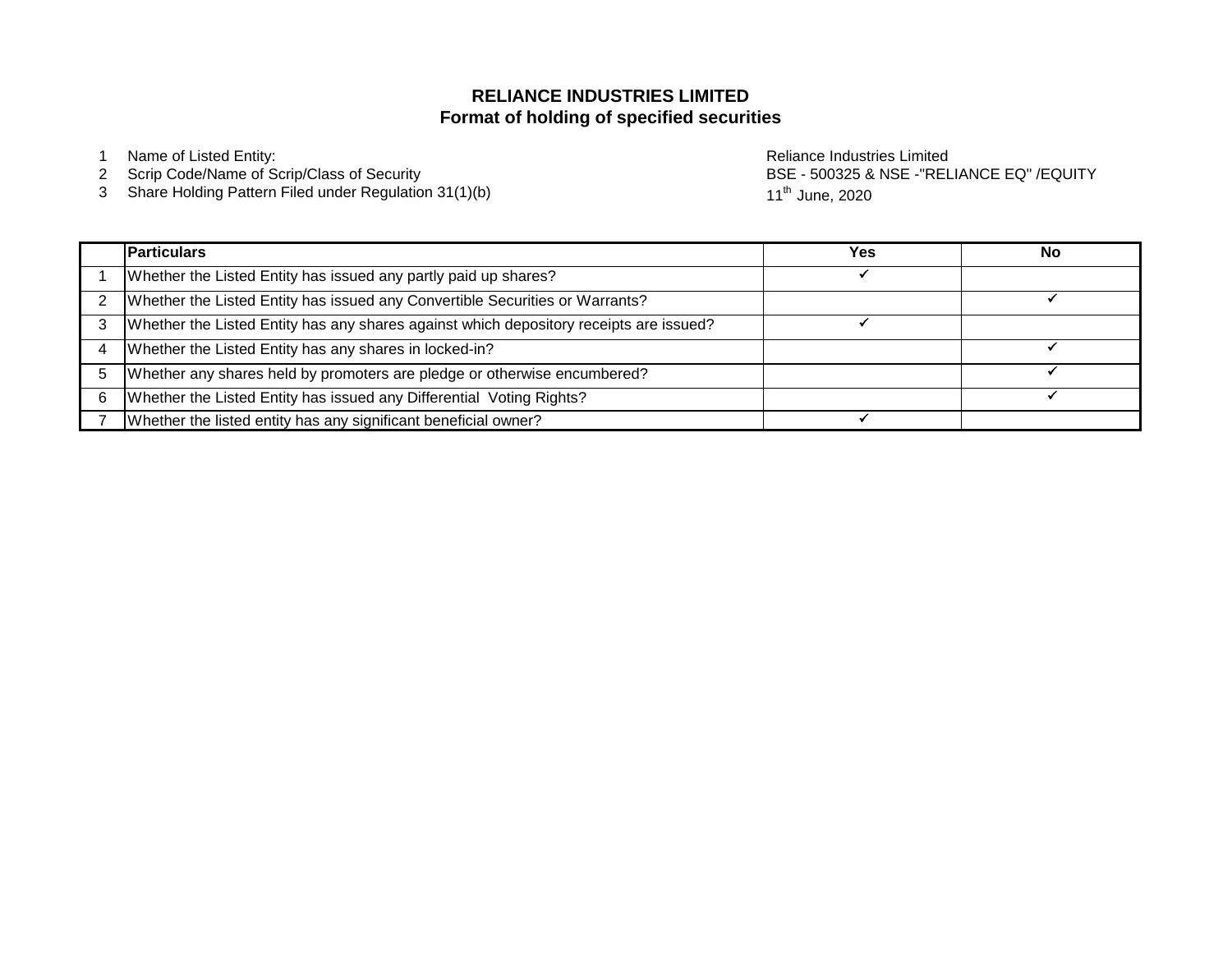#### **RELIANCE INDUSTRIES LIMITED Table I - Summary Statement holding of specified securities**

| Category | Category of shareholder<br>(II)     | Nos. of<br>(III) | No. of fully paid up No. of Partly<br>shareholders equity shares held<br>(IV) | paid-up<br>equity shares<br>held<br>(V) I | No. of<br>shares<br>underlying<br>Depository | Total nos.<br>shares held<br>(VII)<br>$= (IV)+(V)+(V)$ | Shareholding<br>as a % of<br>total no. of<br>shares | Number of Voting Rights held in each class of<br>securities (IX) |              |                | Underlying<br>Outstanding<br>convertible | No. of Shares Shareholding, as Number of Locked in<br>a % assuming full<br>conversion of<br>convertible |                                                       | shares(XII) | <b>Number of Shares</b><br>pledged or otherwise<br>encumbered(XIII) |            | Number of<br>equity shares<br>held in<br>dematerialized |               |
|----------|-------------------------------------|------------------|-------------------------------------------------------------------------------|-------------------------------------------|----------------------------------------------|--------------------------------------------------------|-----------------------------------------------------|------------------------------------------------------------------|--------------|----------------|------------------------------------------|---------------------------------------------------------------------------------------------------------|-------------------------------------------------------|-------------|---------------------------------------------------------------------|------------|---------------------------------------------------------|---------------|
|          |                                     |                  |                                                                               |                                           | Receipts<br>(VI)                             |                                                        | (calculated<br>as per SCRR.<br>1957) (VIII)         | <b>Number of Voting</b>                                          |              | Rights         | Total as a<br>% of                       | securities<br>(including<br>Warrants) (X)                                                               | securities (as a<br>percentage of<br>diluted share    | No.         | As a % of<br>total                                                  | No.<br>(a) | As a % of<br>total                                      | form (XIV)    |
|          |                                     |                  |                                                                               |                                           |                                              |                                                        | As a % of<br>$(A+B+C2)$                             | Class X<br>(Equity)                                              | <b>Class</b> | Total          | $(A+B+C)$                                |                                                                                                         | capital) (XI)=<br>$(VII)+(X)$ As a % of<br>$(A+B+C2)$ |             | Shares<br>held (b)                                                  |            | <b>Shares</b><br>held (b)                               |               |
|          | Promoter & Promoter Group           |                  | 309 80 84 968                                                                 | 225030013                                 |                                              | 332 31 14 981                                          | 50.29                                               | 332 31 14 981                                                    |              | 332 31 14 981  | 49.15                                    |                                                                                                         | 50.29                                                 |             | 0.00                                                                |            | 0.00                                                    | 332 31 14 981 |
|          | Public                              | 25 78 949        | 308 74 72 595                                                                 | 197410245                                 |                                              | 328 48 82 840                                          | 49.71                                               | 328 48 82 840*                                                   |              | 328 48 82 840* | 48.58                                    |                                                                                                         | 49.71                                                 |             | 0.0                                                                 | <b>NA</b>  | <b>NA</b>                                               | 321 67 00 559 |
|          | Non Promoter-Non Public             |                  |                                                                               |                                           |                                              |                                                        |                                                     |                                                                  |              |                |                                          |                                                                                                         |                                                       |             |                                                                     |            |                                                         |               |
|          | (C1) Shares underlying DRs          |                  |                                                                               |                                           | 15 38 45 848                                 | 15 38 45 848                                           | <b>NA</b>                                           | 15 38 45 848                                                     |              | 15 38 45 848   | 2.28                                     |                                                                                                         | <b>NA</b>                                             |             | 0.00                                                                | <b>NA</b>  | <b>NA</b>                                               | 15 38 14 048  |
|          | (C2) Shares held by Employee Trusts |                  |                                                                               |                                           |                                              |                                                        | 0.00                                                |                                                                  |              |                | 0.00                                     |                                                                                                         | 0.00                                                  |             | 0.0                                                                 | <b>NA</b>  | <b>NA</b>                                               |               |
|          | Total                               | 25 79 002        | 618 55 57 563                                                                 |                                           |                                              | 422440258 15 38 45 848 676 18 43 669                   | 100.00                                              | 676 18 43 669                                                    |              | 676 18 43 669  | 100.00                                   |                                                                                                         | 100.00                                                |             | 0.00                                                                | 0.00       | 0.00                                                    | 669 36 29 588 |

NA denotes "Not Applicable"

\* Includes 74 05 942 shares held in the Unclaimed Suspense Account and 3 31 38 690 shares held by Investor Education and Protection Fund (IEPF) Authority on which voting rights are frozen.<br>Note: The partly paid-up equity s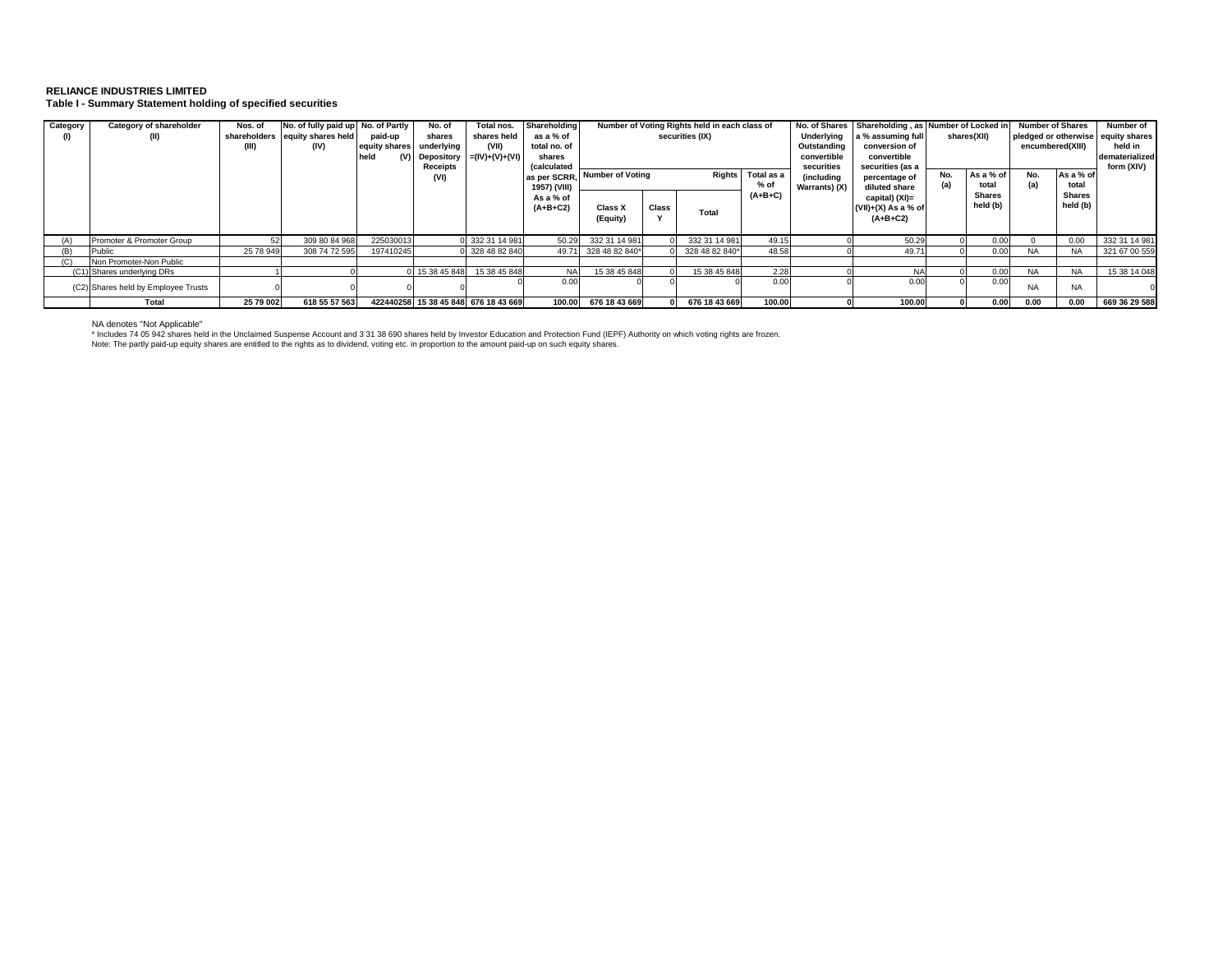## **RELIANCE INDUSTRIES LIMITED**

**Table II - Statement showing shareholding pattern of the Promoter and Promoter Group**

| (A) | Category & Name of the shareholders (I)                                | Nos. of<br>shareholder<br>(III) | No. of fully<br>paid up equity<br>shares held<br>(IV) | No. of Partly<br>paid-up equity<br>shares held<br>(V) | No. of shares<br>underlying<br>Depository<br>Receipts (VI) | Total nos.<br>shares held<br>$(VII)$ =<br>$(IV)+(V)+(VI)$ | Shareholding %<br>calculated as<br>per SCRR, 1957<br>As a % of |               |          | Number of Voting Rights held in each class of<br>securities (IX) |                 | No. of Shares<br>Underlying<br>Outstanding<br>convertible | Shareholding, as a %<br>assuming full<br>conversion of<br>convertible securities |          | Number of<br>Locked in<br>shares(XII) | <b>Number of Shares</b><br>pledged or<br>otherwise<br>encumbered(XIII) | Number of<br>equity shares<br>held in<br>ematerialized |
|-----|------------------------------------------------------------------------|---------------------------------|-------------------------------------------------------|-------------------------------------------------------|------------------------------------------------------------|-----------------------------------------------------------|----------------------------------------------------------------|---------------|----------|------------------------------------------------------------------|-----------------|-----------------------------------------------------------|----------------------------------------------------------------------------------|----------|---------------------------------------|------------------------------------------------------------------------|--------------------------------------------------------|
|     |                                                                        |                                 |                                                       |                                                       |                                                            |                                                           | (A+B+C2)(VIII)                                                 |               |          | <b>Number of Voting Rights</b>                                   | <b>Total as</b> | securities                                                | (as a percentage of                                                              | No.(a)   | As a % No. (a)                        | As a % of                                                              | form (XIV)                                             |
|     |                                                                        |                                 |                                                       |                                                       |                                                            |                                                           |                                                                | Class         | Class    | Total                                                            | a % of          | (including                                                | diluted share capital)                                                           |          | of total                              | total Shares                                                           |                                                        |
|     |                                                                        |                                 |                                                       |                                                       |                                                            |                                                           |                                                                |               | Y        |                                                                  | Total           | Warrants) (X)                                             | $(XI) = (VII)+(X)$ as a % of                                                     |          | <b>Shares</b>                         |                                                                        |                                                        |
|     |                                                                        |                                 |                                                       |                                                       |                                                            |                                                           |                                                                | X(Equity)     |          |                                                                  | Voting          |                                                           | $(A+B+C2)$                                                                       |          | held (b)                              | held (b)                                                               |                                                        |
|     |                                                                        |                                 |                                                       |                                                       |                                                            |                                                           |                                                                |               |          |                                                                  |                 |                                                           |                                                                                  |          |                                       |                                                                        |                                                        |
|     |                                                                        |                                 |                                                       |                                                       |                                                            |                                                           |                                                                |               |          |                                                                  | rights          |                                                           |                                                                                  |          |                                       |                                                                        |                                                        |
|     | $(1)$ Indian                                                           |                                 |                                                       |                                                       |                                                            |                                                           |                                                                |               |          |                                                                  |                 |                                                           |                                                                                  |          |                                       |                                                                        |                                                        |
|     | (a) Individuals/Hindu undivided Family                                 |                                 |                                                       |                                                       |                                                            |                                                           |                                                                |               |          |                                                                  |                 |                                                           |                                                                                  |          |                                       |                                                                        |                                                        |
|     | Mukesh D Ambani                                                        |                                 | 75 00 000                                             | 5 52 020                                              |                                                            | 80 52 020                                                 | 0.12                                                           | 80 52 020     |          | 80 52 02                                                         | 0.12            |                                                           | 0.12                                                                             |          | 0.00                                  | 0.00                                                                   | 80 52 020                                              |
|     | Nita M Ambani                                                          |                                 | 75 00 000                                             | 5 52 02                                               |                                                            | 80 52 021                                                 | 0.12                                                           | 80 52 021     |          | 80 52 02                                                         | 0.12            |                                                           | 0.12                                                                             |          | 0.00                                  | 0.00                                                                   | 80 52 021                                              |
|     | Isha M Ambani                                                          |                                 | 75 00 00                                              | 5 52 02                                               |                                                            | 80 52 02                                                  | 0.12                                                           | 80 52 021     |          | 80 52 02                                                         | 0.12            |                                                           | 0.12                                                                             |          | 0.00                                  | 0.00                                                                   | 80 52 021                                              |
|     | Akash M Ambani                                                         |                                 | 75 00 000                                             | 5 52 021                                              |                                                            | 80 52 021                                                 | 0.12                                                           | 80 52 021     |          | 80 52 02                                                         | 0.12            |                                                           | 0.12                                                                             |          | 0.00                                  | 0.00                                                                   | 80 52 021                                              |
|     | Anant M Ambani                                                         |                                 | 75.00.000                                             | 5 52 02                                               |                                                            | 80.52.02                                                  | 0.12                                                           | 80.52.02      |          | 80 52 02                                                         | 0.12            |                                                           | 0.12                                                                             |          | 0.00                                  | 0.00                                                                   | 80 52 021                                              |
|     | <b>CD</b> Ambani                                                       |                                 | 1 46 62 148                                           | 10 79 174                                             |                                                            | 1 57 41 322                                               | 0.24                                                           | 1 57 41 322   |          | 1 57 41 32                                                       | 0.23            |                                                           | 0.24                                                                             |          | 0.00                                  | 0.00                                                                   | 1 57 41 322                                            |
| (h) | Central Government/ State Government(s)                                |                                 |                                                       |                                                       |                                                            |                                                           |                                                                |               |          |                                                                  |                 |                                                           |                                                                                  |          |                                       |                                                                        |                                                        |
| (c) | Financial Institutions/ Banks                                          |                                 |                                                       |                                                       |                                                            |                                                           |                                                                |               |          |                                                                  |                 |                                                           |                                                                                  |          |                                       |                                                                        |                                                        |
|     | (d) Any Other (specify)                                                |                                 |                                                       |                                                       |                                                            |                                                           |                                                                |               |          |                                                                  |                 |                                                           |                                                                                  |          |                                       |                                                                        |                                                        |
|     | <b>Bodies Corporate</b>                                                |                                 |                                                       |                                                       |                                                            |                                                           |                                                                |               |          |                                                                  |                 |                                                           |                                                                                  |          |                                       |                                                                        |                                                        |
|     | Srichakra Commercials LLP                                              |                                 | 68 88 95 274                                          | 5 07 04 555                                           |                                                            | 73 95 99 829                                              | 11.19                                                          | 73 95 99 829  | $\Omega$ | 73 95 99 829                                                     | 10.94           |                                                           | 11.19                                                                            |          | 0.00                                  | 0.00                                                                   | 73 95 99 829                                           |
|     | Devarshi Commercials LLP                                               |                                 | 50 81 66 996                                          | 374 02 464                                            |                                                            | 54 55 69 460                                              | 8.26                                                           | 54 55 69 460  |          | 54 55 69 460                                                     | 8.07            |                                                           | 8.26                                                                             |          | 0.00                                  | 0.00                                                                   | 54 55 69 460                                           |
|     | Karuna Commercials LLP                                                 |                                 | 50 81 66 996                                          | 374 02 464                                            |                                                            | 54 55 69 460                                              | 8.26                                                           | 54 55 69 460  |          | 54 55 69 460                                                     | 8.07            |                                                           | 8.26                                                                             |          | 0.00                                  | 0.00                                                                   | 54 55 69 460                                           |
|     | <b>Tattvam Enterprises LLP</b>                                         |                                 | 50 81 66 996                                          | 3 74 02 464                                           |                                                            | 54 55 69 460                                              | 8.26                                                           | 54 55 69 460  |          | 54 55 69 460                                                     | 8.07            |                                                           | 8.26                                                                             |          | 0.00                                  | 0.00                                                                   | 54 55 69 460                                           |
|     | Samarjit Enterprises LLP                                               |                                 | 11 60 81 370                                          | 85 43 904                                             |                                                            | 12 46 25 274                                              | 1.89                                                           | 12 46 25 274  |          | 12 46 25 27                                                      | 1.84            |                                                           | 1.89                                                                             |          | 0.00                                  | 0.00                                                                   | 12 46 25 274                                           |
|     | Abhayaprada Enterprises LLF                                            |                                 | 200                                                   | 15                                                    |                                                            | 215                                                       | 0.00                                                           | 215           |          | 21!                                                              | 0.00            |                                                           | 0.00                                                                             |          | 0.00                                  | 0.00                                                                   | 215                                                    |
|     | <b>Adisesh Enterprises LLP</b>                                         |                                 | 200                                                   | 15                                                    |                                                            | 215                                                       | 0.00                                                           | 215           |          | 215                                                              | 0.00            |                                                           | 0.00                                                                             |          | 0.00                                  | 0.00                                                                   | 215                                                    |
|     | Ajitesh Enterprises LLP                                                |                                 | 200                                                   | 15                                                    |                                                            | 215                                                       | 0.00                                                           | 215           |          | 215                                                              | 0.00            |                                                           | 0.00                                                                             |          | 0.00                                  | 0.00                                                                   | 215                                                    |
|     | Badri Commercials LLP                                                  |                                 | 200                                                   | 15                                                    |                                                            | 215                                                       | 0.00                                                           | 215           |          | 215                                                              | 0.00            |                                                           | 0.00                                                                             |          | 0.00                                  | 0.00                                                                   | 215                                                    |
|     | <b>Bhuvanesh Enterprises LLP</b>                                       |                                 | 200                                                   | 15                                                    |                                                            | 215                                                       | 0.00                                                           | 215           | $\Omega$ | 215                                                              | 0.00            |                                                           | 0.00                                                                             |          | 0.00                                  | 0.00                                                                   | 215                                                    |
|     | Chakradhar Commercials LLF                                             |                                 | 200                                                   | 16                                                    |                                                            | 216                                                       | 0 <sup>0</sup>                                                 | 216           |          | 216                                                              | 0.00            |                                                           | 0.00                                                                             | $\Omega$ | 0.00                                  | 0.00                                                                   | 216                                                    |
|     | Chakresh Enterprises LLP                                               |                                 | 200                                                   | 16                                                    |                                                            | 216                                                       | 0.00                                                           | 216           |          | 216                                                              | 0.00            |                                                           | 0.00                                                                             |          | 0.00                                  | 0.00                                                                   | 216                                                    |
|     | Chhatrabhuj Enterprises LLP                                            |                                 | 200                                                   | 16                                                    |                                                            | 216                                                       | 0.00                                                           | 216           | $\Omega$ | 216                                                              | 0.00            |                                                           | 0.00                                                                             | $\Omega$ | 0.00                                  | 0.00                                                                   | 216                                                    |
|     | Harinarayan Enterprises LLP                                            |                                 | 200                                                   | 16                                                    |                                                            | 216                                                       | 0.00                                                           | 216           |          | 216                                                              | 0.00            |                                                           | 0.00                                                                             |          | 0.00                                  | 0.00                                                                   | 216                                                    |
|     | Kankhal Trading LLP                                                    |                                 | 200                                                   | 15                                                    |                                                            | 215                                                       | 0.00                                                           | 215           |          | 215                                                              | 0.00            |                                                           | 0.00                                                                             |          | 0.00                                  | 0.00                                                                   | 215                                                    |
|     | Pavana Enterprises LLP                                                 |                                 | 200                                                   | 15                                                    |                                                            | 215                                                       | 0.00                                                           | 215           |          | 215                                                              | 0.00            |                                                           | 0.00                                                                             |          | 0.00                                  | 0.00                                                                   | 215                                                    |
|     | Pitambar Enterprises LLP                                               |                                 | 200                                                   | 15                                                    |                                                            | 215                                                       | 0.00                                                           | 215           |          | 215                                                              | 0.00            |                                                           | 0.00                                                                             |          | 0.00                                  | 0.00                                                                   | 215                                                    |
|     | Rishikesh Enterprises LLP                                              |                                 | 200                                                   | 15                                                    |                                                            | 215                                                       | 0.00                                                           | 215           |          | 215                                                              | 0.00            |                                                           | 0.00                                                                             |          | 0.00                                  | 0.00                                                                   | 215                                                    |
|     | Shripal Enterprises LLP                                                |                                 | 200                                                   | 16                                                    |                                                            | 216                                                       | 0.00                                                           | 216           |          | 216                                                              | 0.00            |                                                           | 0.00                                                                             |          | 0.00                                  | 0.00                                                                   | 216                                                    |
|     | <b>Taran Enterprises LLP</b>                                           |                                 | 200                                                   | 15                                                    |                                                            | 215                                                       | 0.00                                                           | 215           |          | 215                                                              | 0.00            |                                                           | 0.00                                                                             |          | 0.00                                  | 0.00                                                                   | 215                                                    |
|     | Trilokesh Commercials LLP                                              |                                 | 200                                                   | 15                                                    |                                                            | 215                                                       | 0.00                                                           | 215           |          | 215                                                              | 0.00            |                                                           | 0.00                                                                             |          | 0.00                                  | 0.00                                                                   | 215                                                    |
|     | Vishatan Enterprises LLP                                               |                                 | 200                                                   | 16                                                    |                                                            | 216                                                       | 0.00                                                           | 216           |          | 216                                                              | 0.00            |                                                           | 0.00                                                                             |          | 0.00                                  | 0.00                                                                   | 216                                                    |
|     | Reliance Industries Holding Private Ltd                                |                                 | 25 75 37 726                                          | 4 64 77 130                                           |                                                            | 30 40 14 856                                              | 4.60                                                           | 30 40 14 856  |          | 30 40 14 856                                                     | 4.50            |                                                           | 4.60                                                                             |          | 0.00                                  | 0.00                                                                   | 30 40 14 856                                           |
|     | Synergy Synthetics Private Limited                                     |                                 | 200                                                   |                                                       |                                                            | 215                                                       | 0.00                                                           | 215           |          | 215                                                              | 0.00            |                                                           | 0.00                                                                             |          | 0.00                                  | 0.00                                                                   | 215                                                    |
|     | Exotic Officeinfra Private Limited                                     |                                 | 25 776                                                | 1898                                                  |                                                            | 27 674                                                    | 0.00                                                           | 27 674        |          | 27 674                                                           | 0.00            |                                                           | 0.00                                                                             |          | 0.00                                  | 0.00                                                                   | 27 674                                                 |
|     | Carat Holdings and Trading Co Pvt Ltd                                  |                                 | 10 200                                                | 751                                                   |                                                            | 10 951                                                    | 0.00                                                           | 10 951        |          | 10.95                                                            | 0.00            |                                                           | 0.00                                                                             |          | 0.00                                  | 0.00                                                                   | 10 951                                                 |
|     | Neutron Enterprises Private Limited                                    |                                 | 1722                                                  | 127                                                   |                                                            | 1849                                                      | 0.00                                                           | 1849          |          | 1 849                                                            | 0.00            |                                                           | 0.00                                                                             | $\Omega$ | 0.00                                  | 0.00                                                                   | 1849                                                   |
|     | utura Commercials Private Limited                                      |                                 | 1 69                                                  | 124                                                   |                                                            | 1814                                                      | 0.00                                                           | 1814          |          | 1814                                                             | 0.00            |                                                           | 0.00                                                                             |          | 0.0                                   | 0.00                                                                   | 1814                                                   |
|     | Chakradev Enterprises LLP                                              |                                 | 200                                                   | 16                                                    |                                                            | 216                                                       | 0.00                                                           | 216           |          | 216                                                              | 0.00            |                                                           | 0.00                                                                             |          | 0.00                                  | 0.00                                                                   | 216                                                    |
|     | Janardan Commercials LLP                                               |                                 | 200                                                   |                                                       |                                                            | 216                                                       | 0.00                                                           | 216           |          | 216                                                              | 0.00            |                                                           | 0.00                                                                             |          | 0.00                                  | 0.00                                                                   | 216                                                    |
|     | Elakshi Commercials Private Limited                                    |                                 | 100                                                   |                                                       |                                                            | 108                                                       | 0.00                                                           | 108           |          | 108                                                              | 0.00            |                                                           | 0.00                                                                             |          | 0.00                                  | 0.00                                                                   | 108                                                    |
|     | Pinakin Commercials Private Limited                                    |                                 | 100                                                   |                                                       |                                                            | 108                                                       | 0.00                                                           | 108           |          | 108                                                              | 0.00            |                                                           | 0.00                                                                             |          | 0.00                                  | 0.00                                                                   | 108                                                    |
|     | Svar Enterprises LLP                                                   |                                 | 1 27 40 032                                           | 8 49 335                                              |                                                            | 1 35 89 367                                               | 0.21                                                           | 1 35 89 367   |          | 1 35 89 367                                                      | 0.20            |                                                           | 0.21                                                                             |          | 0.00                                  | 0.00                                                                   | 1 35 89 367                                            |
|     | Vasuprada Enterprises LLP                                              |                                 | 12 33 680                                             | 82 245                                                |                                                            | 13 15 9 25                                                | 0.02                                                           | 13 15 9 25    |          | 13 15 925                                                        | 0.02            |                                                           | 0.02                                                                             |          | 0.00                                  | 0.00                                                                   | 13 15 925                                              |
|     | Kamalakar Enterprises LLP                                              |                                 | 200                                                   | 12                                                    |                                                            | 213                                                       | 0.00                                                           | 213           |          | 213                                                              | 0.00            |                                                           | 0.00                                                                             |          | 0.00                                  | 0.00                                                                   | 213                                                    |
|     | Narahari Enterprises LLP                                               |                                 | 200                                                   | 13                                                    |                                                            | 213                                                       | 0.00                                                           | 213           |          | 213                                                              | 0.00            |                                                           | 0.00                                                                             | $\Omega$ | 0.00                                  | 0.00                                                                   | 213                                                    |
|     | Shreeji Comtrade LLP                                                   |                                 | 1 33 55 000                                           | 9 82 965                                              |                                                            | 1 43 37 965                                               | 0.22                                                           | 1 43 37 965   |          | 1 43 37 96                                                       | $0.2^{\circ}$   |                                                           | 0.22                                                                             |          | 0.00                                  | 0.00                                                                   | 1 43 37 965                                            |
|     | Shrikrishna Tradecom LLP                                               |                                 | 1 33 55 000                                           | 9 82 965                                              |                                                            | 1 43 37 965                                               | 0.22                                                           | 1 43 37 965   |          | 1 43 37 965                                                      | 0.21            |                                                           | 0.22                                                                             | $\cap$   | 0.00                                  | 0.00                                                                   | 1 43 37 965                                            |
|     | Reliance Industrial Infrastructure Limited                             |                                 | 3 44 000                                              | 22 933                                                |                                                            | 3 66 93                                                   | 0.01                                                           | 3 66 933      |          | 3 66 93                                                          | 0.01            |                                                           | 0.01                                                                             |          | 0.00                                  | 0.00                                                                   | 3 66 933                                               |
|     | Reliance Welfare Association                                           |                                 | 50 10 936                                             | 3 34 0 61                                             |                                                            | 53 44 997                                                 | 0.08                                                           | 53 44 997     |          | 53 44 99                                                         | 0.08            |                                                           | 0.08                                                                             |          | 0.00                                  | 0.00                                                                   | 53 44 997                                              |
|     | Petroleum Trust (through Trustees for sole beneficiary-M/s Reliance    |                                 | 24 09 42 006                                          |                                                       |                                                            | 24 09 42 006                                              | 3.65                                                           | 24 09 42 006  |          | 24 09 42 006                                                     | 3.56            |                                                           | 3.65                                                                             |          | 0.00                                  | 0.00                                                                   | 24 09 42 006                                           |
|     | ndustrial Investments and Holdings Ltd.)                               |                                 |                                                       |                                                       |                                                            |                                                           |                                                                |               |          |                                                                  |                 |                                                           |                                                                                  |          |                                       |                                                                        |                                                        |
|     | Reliance Services and Holdings Limited (a company controlled by        |                                 | 17 18 82 820                                          |                                                       |                                                            | 17 18 82 820                                              | 2.60                                                           | 17 18 82 820  |          | 17 18 82 820                                                     | 2.54            |                                                           | 2.60                                                                             |          | 0.00                                  | 0.00                                                                   | 17 18 82 820                                           |
|     | Petroleum Trust, sole beneficiary of which is M/s. Reliance Industrial |                                 |                                                       |                                                       |                                                            |                                                           |                                                                |               |          |                                                                  |                 |                                                           |                                                                                  |          |                                       |                                                                        |                                                        |
|     | nvestments and Holdings Ltd.)                                          |                                 |                                                       |                                                       |                                                            |                                                           |                                                                |               |          |                                                                  |                 |                                                           |                                                                                  |          |                                       |                                                                        |                                                        |
|     | Reliance Life Sciences Private Limited #                               |                                 |                                                       |                                                       |                                                            |                                                           | 0.00                                                           |               |          |                                                                  | 0.00            |                                                           | 0.00                                                                             |          | 0.00                                  | 0.00                                                                   |                                                        |
|     | Sikka Ports & Terminals Limited (Formerly known as Reliance Ports      |                                 |                                                       |                                                       |                                                            |                                                           | 0.00                                                           |               |          |                                                                  | 0.00            |                                                           | 0.00                                                                             |          | 0.00                                  | 0.00                                                                   |                                                        |
|     | and Terminals Limited) #                                               |                                 |                                                       |                                                       |                                                            |                                                           |                                                                |               |          |                                                                  |                 |                                                           |                                                                                  |          |                                       |                                                                        |                                                        |
|     | Jamnagar Utilities and Power Private Limited (Formerly known as        |                                 |                                                       |                                                       |                                                            |                                                           | 0.00                                                           |               |          |                                                                  | 0.00            |                                                           | 0.00                                                                             |          | 0.00                                  | 0.00                                                                   |                                                        |
|     | Reliance Utilities and Power Private Limited) #                        |                                 |                                                       |                                                       |                                                            |                                                           |                                                                |               |          |                                                                  |                 |                                                           |                                                                                  |          |                                       |                                                                        |                                                        |
|     | EWPL Holdings Private Limited (Formerly known as Reliance Utilities    |                                 |                                                       |                                                       |                                                            |                                                           | 0.00                                                           |               |          |                                                                  | 0.00            |                                                           | 0.00                                                                             |          | 0.00                                  | 0.00                                                                   |                                                        |
|     | Private Limited) #                                                     |                                 |                                                       |                                                       |                                                            |                                                           |                                                                |               |          |                                                                  |                 |                                                           |                                                                                  |          |                                       |                                                                        |                                                        |
|     | Sub-Total (A)(1)                                                       |                                 | 52 309 80 84 968                                      | 22 50 30 013                                          |                                                            | 0 332 31 14 981                                           | 50.29                                                          | 332 31 14 981 |          | 0 332 31 14 981                                                  | 49.15           |                                                           | 50.29                                                                            |          | 0.00                                  | 0.00                                                                   | 332 31 14 981                                          |
| (2) | Foreign                                                                |                                 |                                                       |                                                       |                                                            |                                                           |                                                                |               |          |                                                                  |                 |                                                           |                                                                                  |          |                                       |                                                                        |                                                        |
| (a  | Individuals (Non-Resident Individuals/Foreign Individuals)             |                                 |                                                       |                                                       |                                                            |                                                           | 0.00                                                           |               |          |                                                                  | 0.00            |                                                           | 0.00                                                                             |          | 0.00                                  | 0.00                                                                   |                                                        |
| (b) | <b>Governmen</b>                                                       |                                 |                                                       |                                                       |                                                            |                                                           | 0.00                                                           |               |          |                                                                  | 0.00            |                                                           | 0.00                                                                             |          | 0.00                                  | 0.00                                                                   |                                                        |
| (c) | Institutions                                                           |                                 |                                                       |                                                       |                                                            |                                                           | 0.00                                                           |               |          |                                                                  | 0.00            |                                                           | 0.00                                                                             |          | 0.00                                  | 0.00                                                                   |                                                        |
| (d) | Foreian Portfolio Investor                                             |                                 |                                                       |                                                       |                                                            |                                                           | 0.00                                                           |               |          |                                                                  | 0.00            |                                                           | 0.00                                                                             |          | 0.00                                  | 0.00                                                                   |                                                        |
| (e) | Any Other (specify)                                                    |                                 |                                                       |                                                       |                                                            |                                                           |                                                                |               |          |                                                                  |                 |                                                           |                                                                                  |          |                                       |                                                                        |                                                        |
|     | Sub-Total (A)(2)                                                       |                                 |                                                       |                                                       |                                                            | $\mathbf 0$                                               | 0.00                                                           |               | $\Omega$ |                                                                  | 0.00            |                                                           | 0.00                                                                             |          | 0.00                                  | 0.00                                                                   |                                                        |
|     | <b>Total Shareholding of Promoter and Promoter Group</b>               | 52                              | 309 80 84 968                                         | 22 50 30 013                                          |                                                            | 332 31 14 981                                             | 50.29                                                          | 332 31 14 981 |          | 0 332 31 14 981                                                  | 49.15           |                                                           | 50.29                                                                            |          | 0.00                                  | 0.00                                                                   | 332 31 14 981                                          |
|     | $A = (A)(1) + (A)(2)$                                                  |                                 |                                                       |                                                       |                                                            |                                                           |                                                                |               |          |                                                                  |                 |                                                           |                                                                                  |          |                                       |                                                                        |                                                        |

(A)= (A)(1)+(A)(2)<br>Details of Shares which remain unclaimed may be given here along with details such as number of shareholders, outstanding shares held in demat/unclaimed suspense account, voting rights which are frozen e

**Note :** 

(1) PAN would not be displayed on website of Stock Exchange(s).<br>(2) The term "Encumbrance" has the same meaning as assigned under regulation 28(3) of SEBI (Substantial Acquisition of Shares and Takeovers) Regulations, 2011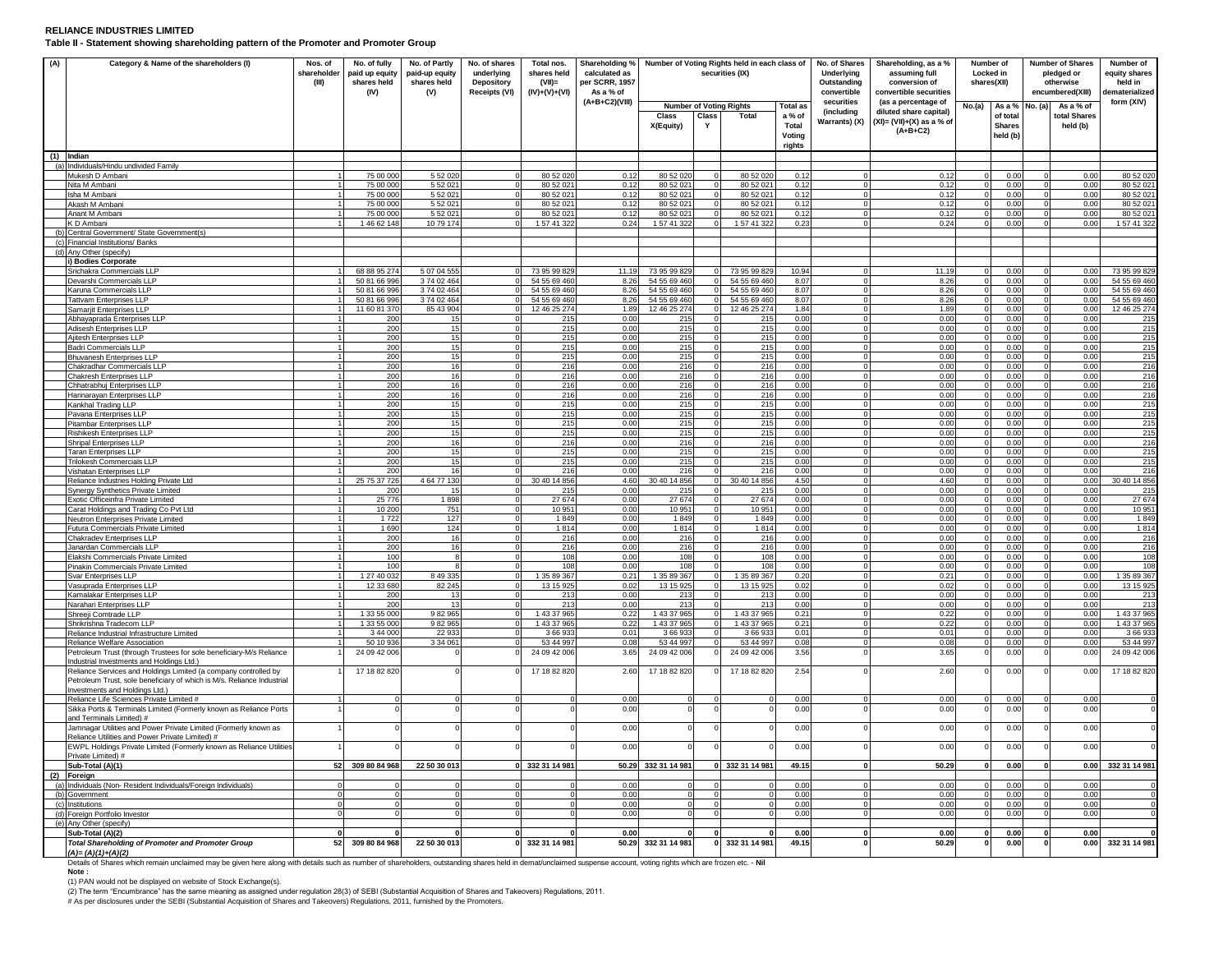### **RELIANCE INDUSTRIES LIMITED Table III - Statement showing shareholding pattern of the Public shareholder**

| (B) | Category & Name of the<br>shareholders (I)                                                                            | Nos. of<br>shareholder<br>(III) | No. of fully paid<br>up equity shares<br>held (IV) | No. of Partly<br>paid-up equity<br>shares held | No. of shares<br>underlying<br>Depository | Total nos.<br>shares held<br>$(VII) = (IV)+(V)+$ | Shareholdin<br>g %<br>calculated                       |                                      |                                | Number of Voting Rights held in each class of<br>securities (IX) |                               | No. of Shares<br>Underlying<br>Outstanding | Shareholding, as a % Number of Locked in<br>assuming full<br>conversion of                  |              | shares(XII)                        | <b>Number of Shares</b><br>pledged or otherwise<br>encumbered(XIII) |                                                 | Number of equity<br>shares held in<br>dematerialized |
|-----|-----------------------------------------------------------------------------------------------------------------------|---------------------------------|----------------------------------------------------|------------------------------------------------|-------------------------------------------|--------------------------------------------------|--------------------------------------------------------|--------------------------------------|--------------------------------|------------------------------------------------------------------|-------------------------------|--------------------------------------------|---------------------------------------------------------------------------------------------|--------------|------------------------------------|---------------------------------------------------------------------|-------------------------------------------------|------------------------------------------------------|
|     |                                                                                                                       |                                 |                                                    | (V)                                            | Receipts (VI)                             | (VI)                                             | as per                                                 |                                      | <b>Number of Voting Rights</b> |                                                                  | Total as a                    | convertible                                | convertible securities                                                                      | No.(a)       | As a % of                          | No. (Not                                                            | As a % of                                       | form (XIV)                                           |
|     |                                                                                                                       |                                 |                                                    |                                                |                                           |                                                  | <b>SCRR, 1957</b><br>As a % of<br>$(A+B+C2)$<br>(VIII) | Class<br>X(Equity)                   | Class Y                        | <b>Total</b>                                                     | % of Tota<br>Voting<br>rights | securities<br>(including<br>Warrants) (X)  | (as a percentage of<br>diluted share capital)<br>$(XI) = (VII)+(X)$ as a % of<br>$(A+B+C2)$ |              | total<br><b>Shares</b><br>held (b) | applicable)<br>(a)                                                  | total Shares<br>held (Not<br>applicable)<br>(b) |                                                      |
|     | (1) Institutions                                                                                                      |                                 |                                                    |                                                |                                           |                                                  |                                                        |                                      |                                |                                                                  |                               |                                            |                                                                                             |              |                                    |                                                                     |                                                 |                                                      |
| (a  | Mutual Funds/UTI                                                                                                      | 85                              | 31 74 85 67                                        | 37604752                                       |                                           | 35 50 90 422                                     | 5.37                                                   | 35 50 90 422                         |                                | 35 50 90 422                                                     | 5.25                          |                                            | 5.37                                                                                        |              | 0.00                               | <b>NA</b>                                                           |                                                 | 35 43 06 088                                         |
|     | <b>SBI Mutual Funds</b>                                                                                               |                                 | 8 48 34 947                                        | 54 77 186                                      |                                           | 9 03 12 133                                      | 1.37                                                   | 9 03 12 133                          |                                | 9 03 12 133                                                      | 1.34                          |                                            | 1.37                                                                                        |              | 0.00                               | <b>NA</b>                                                           |                                                 | 9 03 10 199                                          |
| (b) | Venture Capital Funds                                                                                                 |                                 |                                                    |                                                |                                           |                                                  | 0.00                                                   |                                      |                                |                                                                  | 0.00                          |                                            | 0.00                                                                                        |              | 0.00                               | <b>NA</b>                                                           |                                                 |                                                      |
|     | Alternate Investment Funds                                                                                            | 33                              | 45 37 920                                          | 15 16 398                                      |                                           | 60 54 318                                        | 0.09                                                   | 60 54 318                            |                                | 60 54 31                                                         | 0.09                          |                                            | 0.09                                                                                        |              | 0.00                               | <b>NA</b>                                                           |                                                 | 60 54 31                                             |
|     | (d) Foreign Venture Capital Investors                                                                                 |                                 |                                                    |                                                |                                           |                                                  | 0.00                                                   |                                      |                                |                                                                  | 0.00                          |                                            | 0.00                                                                                        |              | 0.00                               | <b>NA</b>                                                           |                                                 |                                                      |
|     | (e) Foreign Portfolio Investors                                                                                       | 1 3 9 5                         | 154 10 52 664                                      | 9 14 95 185<br>1 00 27 005                     |                                           | 163 25 47 849                                    | 24.71<br>3.0                                           | 163 25 47 849<br>19 89 97 40         |                                | 163 25 47 849                                                    | 24.14<br>2.94                 |                                            | 24.71                                                                                       |              | 0.00<br>0.00                       | <b>NA</b><br><b>NA</b>                                              |                                                 | 163 25 47 849                                        |
|     | Europacific Growth Fund<br>Government of Singapore                                                                    |                                 | 18 89 70 40<br>76367610                            | 33 83 307                                      |                                           | 19 89 97 40<br>7975091                           | 1.21                                                   | 7975091                              |                                | 19 89 97 40<br>7 97 50 917                                       | 1.18                          |                                            | $3.0^{\circ}$<br>1.21                                                                       |              | 0.00                               | <b>NA</b>                                                           |                                                 | 19 89 97 40<br>7 97 24 43                            |
|     | Financial Institutions/ Banks                                                                                         | 169                             | 10 03 88                                           | 241                                            |                                           | 10 06 292                                        | 0.02                                                   | 10 06 29                             |                                | 10 06 292                                                        | 0.01                          |                                            | 0.02                                                                                        |              | 0.00                               | <b>NA</b>                                                           |                                                 | 7 79 458                                             |
| (g) | Insurance Companies                                                                                                   |                                 | 38 48 21 843                                       | 2 55 47 483                                    |                                           | 41 03 69 326                                     | 6.21                                                   | 41 03 69 326                         |                                | 41 03 69 326                                                     | 6.07                          | $\Omega$                                   | 6.21                                                                                        |              | 0.00                               | <b>NA</b>                                                           |                                                 | 41 03 63 22                                          |
|     | Life Insurance Corporation of India                                                                                   |                                 | 37 18 05 41                                        | 2 47 86 618                                    |                                           | 39 65 92 033                                     | 6.00                                                   | 39 65 92 033                         |                                | 39 65 92 033                                                     | 5.87                          |                                            | 6.00                                                                                        |              | 0.00                               | <b>NA</b>                                                           |                                                 | 39 65 86 13                                          |
|     | Provident Funds/ Pension Funds                                                                                        |                                 |                                                    |                                                |                                           |                                                  | 0.00                                                   |                                      |                                |                                                                  | 0.00                          |                                            | 0.00                                                                                        |              | 0.00                               | <b>NA</b>                                                           |                                                 |                                                      |
|     | (i) Any Other (specify)                                                                                               |                                 |                                                    |                                                |                                           |                                                  |                                                        |                                      |                                |                                                                  |                               |                                            |                                                                                             |              |                                    |                                                                     |                                                 |                                                      |
|     | )Foreign Institutional Investors                                                                                      | 86<br>27                        | 20 99 700<br>11 02 02 51                           | 3708<br>75 03 166                              | C                                         | 21 03 408<br>11 77 05 682                        | 0.03<br>1.78                                           | 21 03 408<br>11 77 05 682            | $\Omega$<br>$\Omega$           | 21 03 408<br>11 77 05 682                                        | 0.03                          | $\Omega$<br>$\Omega$                       | 0.03                                                                                        | $\Omega$     | 0.00                               | <b>NA</b>                                                           |                                                 | 1972 314<br>11 77 05 682                             |
|     | ii)Qualified Institutional Buyers<br>Sub-Total (B)(1)                                                                 | 1799                            | 236 12 04 194                                      | 16 36 73 103                                   |                                           | 252 48 77 297                                    | 38.21                                                  | 252 48 77 297                        |                                | 252 48 77 297                                                    | 1.74<br>37.34                 | $\mathbf{0}$                               | 1.78<br>38.21                                                                               | $\mathbf{0}$ | 0.00<br>0.00                       | <b>NA</b><br>NA                                                     |                                                 | 252 37 28 935                                        |
|     |                                                                                                                       |                                 |                                                    |                                                |                                           |                                                  |                                                        |                                      |                                |                                                                  |                               |                                            |                                                                                             |              |                                    |                                                                     |                                                 |                                                      |
| (2) | Central Government/ State<br>Government(s)/ President of India                                                        | 102                             | 1 29 26 864                                        | 6 06 7 32                                      |                                           | 1 35 33 596                                      | 0.20                                                   | 1 35 33 596                          |                                | 1 35 33 596                                                      | 0.20                          |                                            | 0.20                                                                                        |              | 0.00                               | <b>NA</b>                                                           |                                                 | 1 05 72 854                                          |
|     | Sub-Total (B)(2)                                                                                                      | 102                             | 1 29 26 864                                        | 6 06 732                                       | $\mathbf{0}$                              | 1 35 33 596                                      | 0.20                                                   | 1 35 33 596                          | $\mathbf{0}$                   | 1 35 33 596                                                      | 0.20                          | $\mathbf{0}$                               | 0.20                                                                                        | $\mathbf{0}$ | 0.00                               | <b>NA</b>                                                           |                                                 | 1 05 72 854                                          |
|     |                                                                                                                       |                                 |                                                    |                                                |                                           |                                                  |                                                        |                                      |                                |                                                                  |                               |                                            |                                                                                             |              |                                    |                                                                     |                                                 |                                                      |
|     | (3) Non-institutions<br>ndividuals -<br>Individual shareholders holding<br>nominal share capital up to Rs. 2<br>akhs. | 24 90 359                       | 47 88 44 432                                       | 2 02 37 505                                    |                                           | 49 90 81 937                                     | 7.55                                                   | 49 90 81 937                         |                                | 49 90 81 937                                                     | 7.38                          |                                            | 7.55                                                                                        |              | 0.00                               | <b>NA</b>                                                           |                                                 | 44 13 56 864                                         |
|     | ii) Individual shareholders holding<br>nominal share capital in excess of<br>Rs. 2 lakhs.                             | 1 0 9 7                         | 68969120                                           | 29 30 062                                      |                                           | 7 18 99 182                                      | 1.09                                                   | 7 18 99 182                          |                                | 7 18 99 182                                                      | 1.06                          |                                            | 1.09                                                                                        |              | 0.00                               | <b>NA</b>                                                           |                                                 | 7 15 93 369                                          |
|     | NBFCs registered with RBI                                                                                             | 24                              | 52797                                              | 2782                                           |                                           | 55 579                                           | 0.00                                                   | 55 579                               |                                | 55 579                                                           | 0.00                          | $\Omega$                                   | 0.00                                                                                        |              | 0.00                               | <b>NA</b>                                                           |                                                 | 55 579                                               |
|     | <b>Employee Trusts</b>                                                                                                |                                 |                                                    |                                                |                                           |                                                  | 0.00                                                   |                                      |                                |                                                                  | 0.00                          |                                            | 0.00                                                                                        |              | 0.00                               | <b>NA</b>                                                           |                                                 |                                                      |
| (d) | Overseas Depositories (holding DRs)<br>(balancing figure)                                                             |                                 |                                                    |                                                |                                           |                                                  | 0.00                                                   |                                      |                                |                                                                  | 0.00                          |                                            | 0.00                                                                                        |              | 0.00                               | <b>NA</b>                                                           |                                                 |                                                      |
| (e) | Any Other (specify)                                                                                                   |                                 |                                                    |                                                |                                           |                                                  |                                                        |                                      |                                |                                                                  |                               |                                            |                                                                                             |              |                                    |                                                                     |                                                 |                                                      |
|     | ) Bodies Corporate                                                                                                    | 7 1 6 6                         | 4 87 09 61                                         | 60 83 947                                      |                                           | 5 47 93 56                                       | 0.83                                                   | 5 47 93 560                          |                                | 5 47 93 560                                                      | 0.81                          |                                            | 0.83                                                                                        |              | 0.00                               | <b>NA</b>                                                           |                                                 | 5 36 94 223                                          |
|     | ii) Non Resident Indians-Repatriable                                                                                  | 23 859                          | 2 15 94 313                                        | 5 2 2 1 0 1                                    |                                           | 2 21 16 414                                      | 0.33                                                   | 2 21 16 414                          |                                | 2 21 16 414                                                      | 0.33                          |                                            | 0.33                                                                                        |              | 0.00                               | <b>NA</b>                                                           |                                                 | 173 68 330                                           |
|     | iii) Non Resident Indians-Non<br>Repatriable                                                                          | 16843                           | 10570814                                           | 387700                                         |                                           | 109 58 51                                        | 0.1                                                    | 109 58 514                           |                                | 1 09 58 514                                                      | 0.16                          |                                            | 0.17                                                                                        |              | 0.00                               | <b>NA</b>                                                           |                                                 | 1 08 86 73                                           |
|     | iv) Overseas Corporate Bodies                                                                                         | 14                              | 4 3 3 6 4 0                                        |                                                |                                           | 4 33 640                                         | 0.01                                                   | 4 33 640                             |                                | 4 3 3 6 4 0                                                      | 0.01<br>0.00                  | $\mathbf 0$                                | 0.01<br>0.00                                                                                |              | 0.00<br>0.00                       | <b>NA</b><br><b>NA</b>                                              |                                                 | 3 63 766                                             |
|     | v) Foreign Portfolio<br>Investors(Individual)                                                                         |                                 | 1 0 5                                              |                                                |                                           | 1 0 5 5                                          | 0.00                                                   | 1 0 5 5                              |                                | 1 0 5 5                                                          |                               |                                            |                                                                                             |              |                                    |                                                                     |                                                 | 1 0 5 5                                              |
|     | vi) Foreign National                                                                                                  | 29                              | 27 181                                             | 557                                            |                                           | 27 738                                           | 0.00                                                   | 27 738                               |                                | 27 738                                                           | 0.00                          |                                            | 0.00                                                                                        |              | 0.00                               | <b>NA</b>                                                           |                                                 | 27738                                                |
|     | vii) Clearing Member                                                                                                  | 452                             | 31 87 891                                          | 1 28 6 25                                      |                                           | 33 16 51                                         | 0.05                                                   | 33 16 51                             |                                | 33 16 51                                                         | 0.05                          |                                            | 0.05                                                                                        |              | 0.00                               | <b>NA</b>                                                           |                                                 | 33 16 51                                             |
|     | viii) Unclaimed Shares Suspense<br>Account (Reg. 39 of SEBI LODR<br>Regulations, 2015)                                |                                 | 74 05 942                                          |                                                |                                           | 74 05 942                                        | 0.11                                                   | 74 05 942                            |                                | 74 05 942                                                        | 0.11                          |                                            | 0.1                                                                                         |              | 0.00                               | <b>NA</b>                                                           |                                                 | 74 05 94                                             |
|     | x) Investor Education and Protection<br>Fund (IEPF) Authority                                                         |                                 | 3 31 38 690                                        |                                                |                                           | 3 31 38 690                                      | 0.50                                                   | 3 31 38 690                          |                                | 3 31 38 690                                                      | 0.49                          |                                            | 0.50                                                                                        |              | 0.00                               | <b>NA</b>                                                           |                                                 | 3 31 38 690                                          |
|     | x) Trusts                                                                                                             | <b>179</b>                      | 3 08 56 712                                        | 21 29 896                                      |                                           | 3 29 86 608                                      | 0.50                                                   | 3 29 86 608                          |                                | 3 29 86 608                                                      | 0.49                          |                                            | 0.50                                                                                        |              | 0.00                               | <b>NA</b>                                                           |                                                 | 3 29 74 20                                           |
|     | xi) HUF                                                                                                               | 37 0 22                         | 95 49 337                                          | 7 07 235                                       |                                           | 102 56 572                                       | 0.16                                                   | 1 02 56 57                           |                                | 1 02 56 572                                                      | 0.15                          |                                            | 0.16                                                                                        |              | 0.00                               | <b>NA</b>                                                           |                                                 | 1 02 15 76                                           |
|     | xii) Pending Confirmation                                                                                             |                                 |                                                    |                                                |                                           |                                                  | 0.00                                                   |                                      |                                |                                                                  | 0.00                          |                                            | 0.00                                                                                        |              | 0.00                               | <b>NA</b>                                                           |                                                 |                                                      |
|     | Sub-Total (B)(3)<br>Total Public Shareholding (B)=<br>(B)(1)+(B)(2)+(B)(3)'                                           | 25 77 048<br>25 78 949          | 71 33 41 537<br>308 74 72 595                      | 3 31 30 410<br>19 74 10 245                    | $\mathbf{0}$                              | 74 64 71 947<br>328 48 82 840                    | 11.30                                                  | 74 64 71 947<br>49.71 328 48 82 840* | $\mathbf{0}$                   | 74 64 71 947<br>0 328 48 82 840*                                 | 11.04<br>48.58                | $\mathbf{0}$                               | 11.30<br>49.7                                                                               | $\Omega$     | 0.00<br>0.00                       | <b>NA</b><br><b>NA</b>                                              |                                                 | 68 23 98 770<br>321 67 00 559                        |

Details of the shareholders acting as persons in Concert including their Shareholding (No. and %): **Nil**

Details of Shares which remain unclaimed may be given here along with details such as number of shareholders, outstanding shares held in demat/unclaimed suspense account, voting rights which are frozen etc.

Note:

(1) PAN would not be displayed on website of Stock Exchange(s).

(2) The above format needs to be disclosed along with the name of following persons: Institutions/Non Institutions holding more than 1% of total number of shares.

(3) W.r.t. the information pertaining to Depository Receipts, the same may be disclosed in the respective columns to the extent information available and the balance to be disclosed as held by custodian,

(4) NA denotes "Not Applicable"

(5)\* Includes 74 05 942 shares held in the Unclaimed Suspense Account and 3 31 38 690 shares held by Investor Education and Protection Fund (IEPF) Authority on which voting rights are frozen.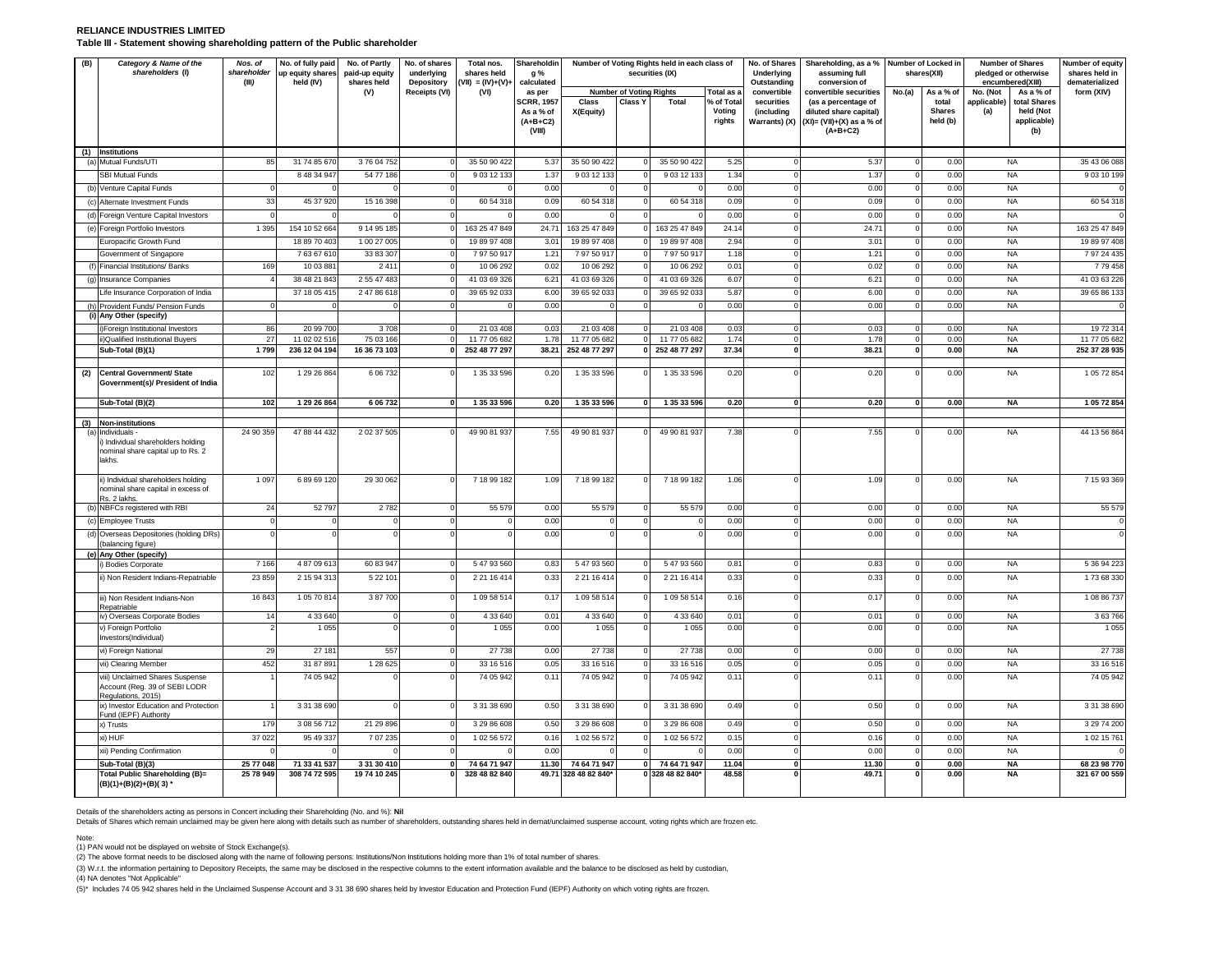## **RELIANCE INDUSTRIES LIMITED**

**Table IV - Statement showing shareholding pattern of the Non Promoter- Non Public shareholder**

| (C) | Category & Name of the shareholders (I)                                                           | Nos. of<br>shareholder (III) | No. of fully<br>paid up<br>equity shares<br>held (IV) | No. of<br>Partly paid-<br>up equity<br>shares held<br>(V) | No. of shares<br>underlying<br>Depository<br>Receipts (VI) | Total nos.<br>shares held<br>$(VII)$ =<br>$(IV)+(V)+(V)$ | calculated as<br>per SCRR, 1957<br>As a % of<br>$(A+B+C2)(VIII)$ | Shareholding % Number of Voting Rights held in each class of<br>securities (IX)<br><b>Total as</b><br><b>Number of Voting Rights</b><br>a % of<br><b>Class Y</b><br>Class X<br>Total |  | No. of Shares<br>Underlying<br>Outstanding<br>convertible<br>securities | Shareholding, as a %<br>assuming full<br>conversion of<br>convertible securities<br>(as a percentage of | Number of<br>Locked in<br>shares(XII)<br>As a % of<br>total Shares | Number of Shares pledged<br>or otherwise<br>encumbered(XIII)<br>No. (Not<br>applicable) | As a % of<br>total Shares | Number of<br>equity shares<br>held in<br>dematerialized<br>form (XIV) |                          |              |
|-----|---------------------------------------------------------------------------------------------------|------------------------------|-------------------------------------------------------|-----------------------------------------------------------|------------------------------------------------------------|----------------------------------------------------------|------------------------------------------------------------------|--------------------------------------------------------------------------------------------------------------------------------------------------------------------------------------|--|-------------------------------------------------------------------------|---------------------------------------------------------------------------------------------------------|--------------------------------------------------------------------|-----------------------------------------------------------------------------------------|---------------------------|-----------------------------------------------------------------------|--------------------------|--------------|
|     |                                                                                                   |                              |                                                       |                                                           |                                                            |                                                          |                                                                  |                                                                                                                                                                                      |  |                                                                         | Total<br>Votina<br>rights                                                                               | (including                                                         | diluted share capital)<br>Warrants) (X) $(XI) = (VII)+(X)$ as a % of<br>$(A+B+C2)$      | held                      |                                                                       | held (Not<br>applicable) |              |
|     | <b>Custodian/DR Holder</b>                                                                        |                              |                                                       |                                                           |                                                            |                                                          |                                                                  |                                                                                                                                                                                      |  |                                                                         |                                                                                                         |                                                                    |                                                                                         |                           |                                                                       |                          |              |
|     | The Bank of New York Mellon for GDRs                                                              |                              |                                                       |                                                           | 15 38 45 848                                               | 15 38 45 848                                             |                                                                  | 2.33 15 38 45 848                                                                                                                                                                    |  | 15 38 45 848                                                            | 2.28                                                                                                    |                                                                    | 2.33                                                                                    | 0.00                      | <b>NA</b>                                                             |                          | 15 38 14 048 |
| (a) | Name of DR Holder (if available)                                                                  |                              |                                                       |                                                           |                                                            |                                                          |                                                                  |                                                                                                                                                                                      |  |                                                                         |                                                                                                         |                                                                    |                                                                                         |                           | <b>NA</b>                                                             |                          |              |
| (2) | <b>Employee Benefit Trust (under SEBI</b><br>(Share based Employee Benefit)<br>Regulations, 2014) |                              |                                                       |                                                           |                                                            |                                                          | 0.00                                                             |                                                                                                                                                                                      |  |                                                                         | 0.00                                                                                                    |                                                                    | 0.00                                                                                    | 0.00                      | <b>NA</b>                                                             |                          |              |
| (a) | Name (abc)                                                                                        |                              |                                                       |                                                           |                                                            |                                                          |                                                                  |                                                                                                                                                                                      |  |                                                                         |                                                                                                         |                                                                    |                                                                                         |                           | <b>NA</b>                                                             |                          |              |
|     | <b>Total Non-Promoter-Non Public</b><br>Shareholding $(C)=(C)(1)+(C)(2)$                          |                              |                                                       |                                                           | 15 38 45 848                                               | 15 38 45 848                                             |                                                                  | 2.33 15 38 45 848                                                                                                                                                                    |  | 15 38 45 848                                                            | 2.28                                                                                                    |                                                                    | 2.33                                                                                    | 0.00                      | <b>NA</b>                                                             |                          | 15 38 14 048 |

**N<u>ote</u>**<br>(1) PAN would not be displayed on website of Stock Exchange(s).<br>(2) The above format needs to disclose name of all holders holding more than 1% of total number of shares

(1) PAN would not be displayed on website of Stock Exchange(s).<br>(2) The above format needs to disclose name of all holders holding more than 1% of total number of shares<br>(3) W.r.t. the information pertaining to Depository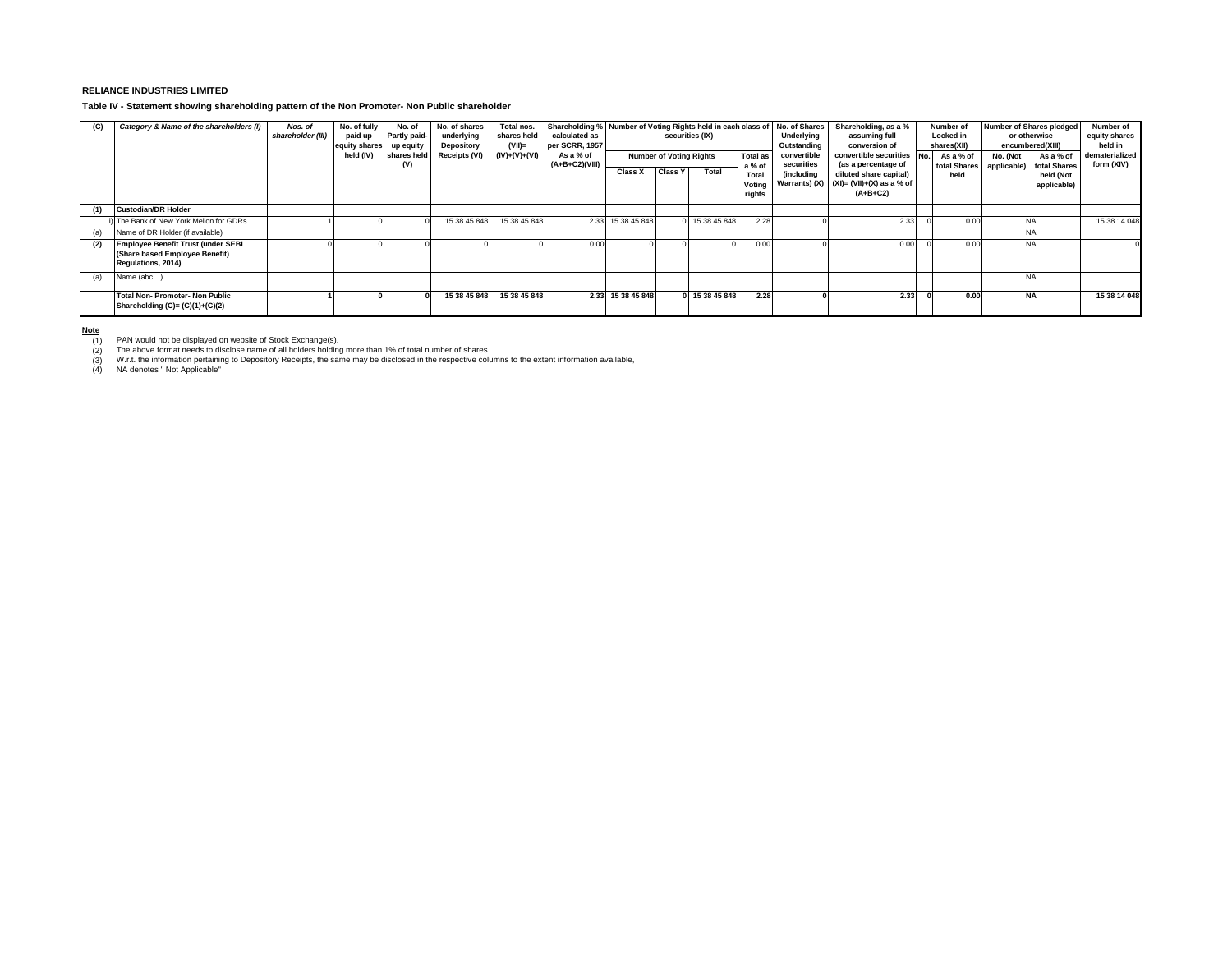## **RELIANCE INDUSTRIES LIMITED**

# **Table V- Statement showing details of significant beneficial owners (SBOs)**

| Sr.<br>Details of the Significant Beneficial<br>Details of holding/ exercise of right of the SBO in the reporting company,<br>Details of the registered owner (II)<br>No<br>Owner(SBO) (I)<br>whether direct or indirect*: (III) |                                                                                                                            |                    |                                       |             |                      |                             |                                                                                          |                               | Date of                                        |                                                                             |
|----------------------------------------------------------------------------------------------------------------------------------------------------------------------------------------------------------------------------------|----------------------------------------------------------------------------------------------------------------------------|--------------------|---------------------------------------|-------------|----------------------|-----------------------------|------------------------------------------------------------------------------------------|-------------------------------|------------------------------------------------|-----------------------------------------------------------------------------|
|                                                                                                                                                                                                                                  | Name                                                                                                                       | <b>Nationality</b> | Name                                  | Nationality | <b>Shares</b><br>(%) | <b>Voting rights</b><br>(%) | <b>Rights on</b><br>distributable<br>(%) Dividend or<br>any other<br><b>Distribution</b> | <b>Exercise of</b><br>control | <b>Exercise of</b><br>significant<br>Influence | creation /<br>acquisition<br>of significant<br>beneficial<br>interest# (IV) |
|                                                                                                                                                                                                                                  | 1 Mukesh D Ambani, Nita M<br>Ambani, Isha M Ambani,<br>Akash M Ambani and Anant<br>M Ambani, together and<br>collectively  | India              | Srichakra Commercials LLP             | India       | 10.94                | 10.94                       | 10.94 No                                                                                 |                               | <b>No</b>                                      | 08-02-2019                                                                  |
|                                                                                                                                                                                                                                  | 2 Mukesh D Ambani, Nita M<br>Ambani, Isha M Ambani,<br>Akash M Ambani and Anant<br>M Ambani, together and<br>collectively  | India              | Devarshi Commercials LLP              | India       | 8.07                 | 8.07                        | 8.07 No                                                                                  |                               | No                                             | 08-02-2019                                                                  |
|                                                                                                                                                                                                                                  | 3 Mukesh D Ambani, Nita M<br>Ambani, Isha M Ambani,<br>Akash M Ambani and Anant<br>M Ambani, together and<br>collectively  | India              | Karuna Commercials LLP                | India       | 8.07                 | 8.07                        | 8.07 No                                                                                  |                               | No                                             | 08-02-2019                                                                  |
|                                                                                                                                                                                                                                  | 4 Mukesh D Ambani, Nita M<br>Ambani, Isha M Ambani,<br>Akash M Ambani and Anant<br>M Ambani, together and<br>collectively  | India              | <b>Tattvam Enterprises LLP</b>        | India       | 8.07                 | 8.07                        | 8.07 No                                                                                  |                               | N <sub>o</sub>                                 | 08-02-2019                                                                  |
|                                                                                                                                                                                                                                  | 5 Mukesh D Ambani, Nita M<br>Ambani. Isha M Ambani.<br>Akash M Ambani and Anant<br>M Ambani, together and<br>collectively  | India              | Samarjit Enterprises LLP              | India       | 1.84                 | 1.84                        | 1.84 No                                                                                  |                               | No                                             | 08-02-2019                                                                  |
|                                                                                                                                                                                                                                  | 6 Mukesh D Ambani, Nita M<br>Ambani, Isha M Ambani,<br>Akash M Ambani and Anant<br>M Ambani, together and<br>collectively  | India              | Abhayaprada Enterprises<br><b>LLP</b> | India       | 0.00                 | 0.00                        | $0.00$ No                                                                                |                               | No                                             | 08-02-2019                                                                  |
|                                                                                                                                                                                                                                  | 7 Mukesh D Ambani, Nita M<br>Ambani. Isha M Ambani.<br>Akash M Ambani and Anant<br>M Ambani, together and<br>collectively  | India              | Adisesh Enterprises LLP               | India       | 0.00                 | 0.00                        | $0.00$ No                                                                                |                               | No                                             | 08-02-2019                                                                  |
|                                                                                                                                                                                                                                  | 8 Mukesh D Ambani, Nita M<br>Ambani, Isha M Ambani,<br>Akash M Ambani and Anant<br>M Ambani, together and<br>collectively  | India              | Ajitesh Enterprises LLP               | India       | 0.00                 | 0.00                        | $0.00$ No                                                                                |                               | <b>No</b>                                      | 08-02-2019                                                                  |
|                                                                                                                                                                                                                                  | 9 Mukesh D Ambani, Nita M<br>Ambani, Isha M Ambani,<br>Akash M Ambani and Anant<br>M Ambani, together and<br>collectively  | India              | <b>Badri Commercials LLP</b>          | India       | 0.00                 | 0.00                        | 0.00 No                                                                                  |                               | No                                             | 08-02-2019                                                                  |
|                                                                                                                                                                                                                                  | 10 Mukesh D Ambani, Nita M<br>Ambani, Isha M Ambani,<br>Akash M Ambani and Anant<br>M Ambani, together and<br>collectively | India              | Bhuvanesh Enterprises LLP             | India       | 0.00                 | 0.00                        | 0.00 No                                                                                  |                               | No                                             | 08-02-2019                                                                  |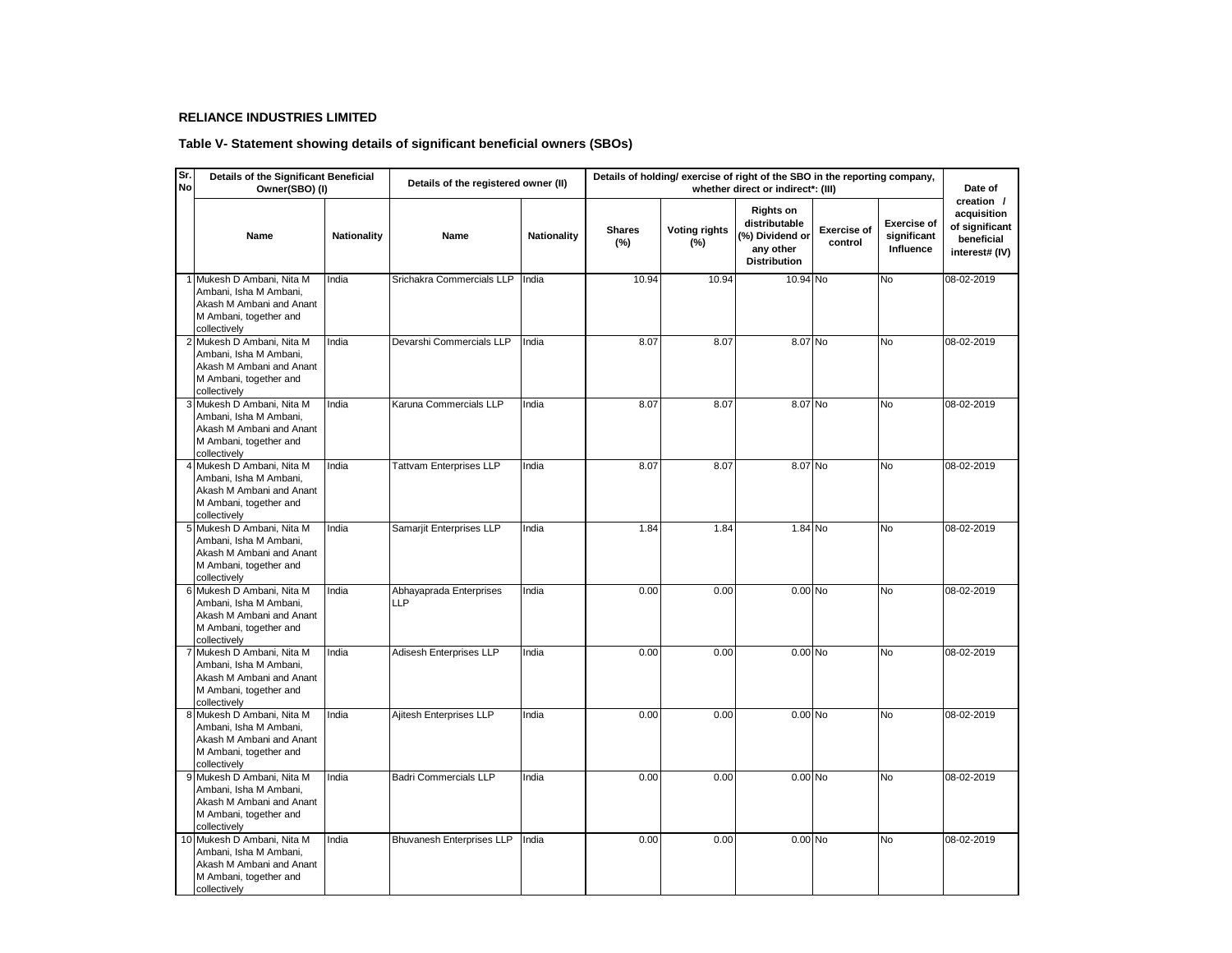# **Table V- Statement showing details of significant beneficial owners (SBOs)**

| Sr.<br><b>No</b> | Details of the Significant Beneficial<br>Owner(SBO) (I)                                                                    |                    | Details of the registered owner (II)        |             | Details of holding/ exercise of right of the SBO in the reporting company, |                             | Date of                                                                                  |                               |                                                |                                                                             |
|------------------|----------------------------------------------------------------------------------------------------------------------------|--------------------|---------------------------------------------|-------------|----------------------------------------------------------------------------|-----------------------------|------------------------------------------------------------------------------------------|-------------------------------|------------------------------------------------|-----------------------------------------------------------------------------|
|                  | Name                                                                                                                       | <b>Nationality</b> | Name                                        | Nationality | <b>Shares</b><br>(%)                                                       | <b>Voting rights</b><br>(%) | <b>Rights on</b><br>distributable<br>(%) Dividend or<br>any other<br><b>Distribution</b> | <b>Exercise of</b><br>control | <b>Exercise of</b><br>significant<br>Influence | creation /<br>acquisition<br>of significant<br>beneficial<br>interest# (IV) |
|                  | 11 Mukesh D Ambani, Nita M<br>Ambani, Isha M Ambani,<br>Akash M Ambani and Anant<br>M Ambani, together and<br>collectively | India              | <b>Chakradhar Commercials</b><br><b>LLP</b> | India       | 0.00                                                                       | 0.00                        | $0.00$ No                                                                                |                               | <b>No</b>                                      | 08-02-2019                                                                  |
|                  | 12 Mukesh D Ambani, Nita M<br>Ambani, Isha M Ambani,<br>Akash M Ambani and Anant<br>M Ambani, together and<br>collectively | India              | Chakresh Enterprises LLP                    | India       | 0.00                                                                       | 0.00                        | 0.00 No                                                                                  |                               | <b>No</b>                                      | 08-02-2019                                                                  |
|                  | 13 Mukesh D Ambani, Nita M<br>Ambani. Isha M Ambani.<br>Akash M Ambani and Anant<br>M Ambani, together and<br>collectively | India              | Chhatrabhuj Enterprises LLP India           |             | 0.00                                                                       | 0.00                        | $0.00$ No                                                                                |                               | N <sub>0</sub>                                 | 08-02-2019                                                                  |
|                  | 14 Mukesh D Ambani, Nita M<br>Ambani, Isha M Ambani,<br>Akash M Ambani and Anant<br>M Ambani, together and<br>collectively | India              | Harinarayan Enterprises LLP India           |             | 0.00                                                                       | 0.00                        | $0.00$ No                                                                                |                               | <b>No</b>                                      | 08-02-2019                                                                  |
|                  | 15 Mukesh D Ambani, Nita M<br>Ambani, Isha M Ambani,<br>Akash M Ambani and Anant<br>M Ambani, together and<br>collectively | India              | Kankhal Trading LLP                         | India       | 0.00                                                                       | 0.00                        | $0.00$ No                                                                                |                               | <b>No</b>                                      | 08-02-2019                                                                  |
|                  | 16 Mukesh D Ambani, Nita M<br>Ambani, Isha M Ambani,<br>Akash M Ambani and Anant<br>M Ambani, together and<br>collectively | India              | Pavana Enterprises LLP                      | India       | 0.00                                                                       | 0.00                        | $0.00$ No                                                                                |                               | N <sub>o</sub>                                 | 08-02-2019                                                                  |
|                  | 17 Mukesh D Ambani, Nita M<br>Ambani, Isha M Ambani,<br>Akash M Ambani and Anant<br>M Ambani, together and<br>collectively | India              | Pitambar Enterprises LLP                    | India       | 0.00                                                                       | 0.00                        | $0.00$ No                                                                                |                               | <b>No</b>                                      | 08-02-2019                                                                  |
|                  | 18 Mukesh D Ambani, Nita M<br>Ambani, Isha M Ambani,<br>Akash M Ambani and Anant<br>M Ambani, together and<br>collectively | India              | Rishikesh Enterprises LLP                   | India       | 0.00                                                                       | 0.00                        | $0.00$ No                                                                                |                               | <b>No</b>                                      | 08-02-2019                                                                  |
|                  | 19 Mukesh D Ambani, Nita M<br>Ambani, Isha M Ambani,<br>Akash M Ambani and Anant<br>M Ambani, together and<br>collectively | India              | Shripal Enterprises LLP                     | India       | 0.00                                                                       | 0.00                        | $0.00$ No                                                                                |                               | No                                             | 08-02-2019                                                                  |
|                  | 20 Mukesh D Ambani, Nita M<br>Ambani, Isha M Ambani,<br>Akash M Ambani and Anant<br>M Ambani, together and<br>collectively | India              | <b>Taran Enterprises LLP</b>                | India       | 0.00                                                                       | 0.00                        | 0.00 No                                                                                  |                               | No                                             | 08-02-2019                                                                  |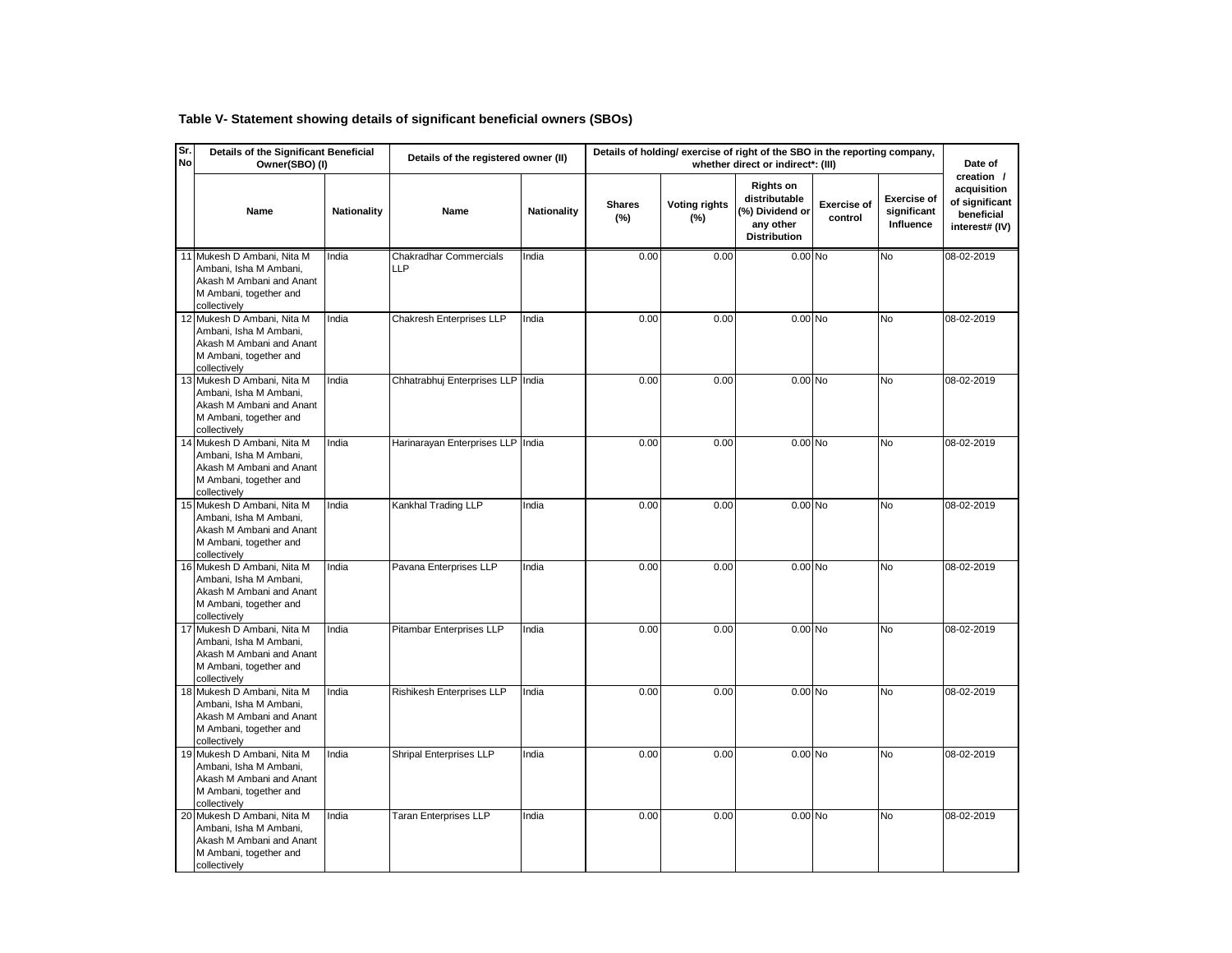# **Table V- Statement showing details of significant beneficial owners (SBOs)**

| Sr.<br><b>No</b> | Details of the Significant Beneficial<br>Owner(SBO) (I)                                                                    |                    | Details of the registered owner (II)         |             | Details of holding/ exercise of right of the SBO in the reporting company, |                             | Date of                                                                                  |                               |                                                |                                                                             |
|------------------|----------------------------------------------------------------------------------------------------------------------------|--------------------|----------------------------------------------|-------------|----------------------------------------------------------------------------|-----------------------------|------------------------------------------------------------------------------------------|-------------------------------|------------------------------------------------|-----------------------------------------------------------------------------|
|                  | Name                                                                                                                       | <b>Nationality</b> | Name                                         | Nationality | <b>Shares</b><br>(%)                                                       | <b>Voting rights</b><br>(%) | <b>Rights on</b><br>distributable<br>(%) Dividend or<br>any other<br><b>Distribution</b> | <b>Exercise of</b><br>control | <b>Exercise of</b><br>significant<br>Influence | creation /<br>acquisition<br>of significant<br>beneficial<br>interest# (IV) |
|                  | 21 Mukesh D Ambani, Nita M<br>Ambani, Isha M Ambani,<br>Akash M Ambani and Anant<br>M Ambani, together and<br>collectively | India              | <b>Trilokesh Commercials LLP</b>             | India       | 0.00                                                                       | 0.00                        | $0.00$ No                                                                                |                               | <b>No</b>                                      | 08-02-2019                                                                  |
|                  | 22 Mukesh D Ambani, Nita M<br>Ambani, Isha M Ambani,<br>Akash M Ambani and Anant<br>M Ambani, together and<br>collectively | India              | Vishatan Enterprises LLP                     | India       | 0.00                                                                       | 0.00                        | 0.00 No                                                                                  |                               | N <sub>o</sub>                                 | 08-02-2019                                                                  |
|                  | 23 Mukesh D Ambani, Nita M<br>Ambani. Isha M Ambani.<br>Akash M Ambani and Anant<br>M Ambani, together and<br>collectively | India              | Reliance Industries Holding<br>Private Ltd   | India       | 4.50                                                                       | 4.50                        | 4.50 No                                                                                  |                               | N <sub>0</sub>                                 | 08-02-2019                                                                  |
|                  | 24 Mukesh D Ambani, Nita M<br>Ambani, Isha M Ambani,<br>Akash M Ambani and Anant<br>M Ambani, together and<br>collectively | India              | <b>Synergy Synthetics Private</b><br>Limited | India       | 0.00                                                                       | 0.00                        | $0.00$ No                                                                                |                               | <b>No</b>                                      | 08-02-2019                                                                  |
|                  | 25 Mukesh D Ambani, Nita M<br>Ambani, Isha M Ambani,<br>Akash M Ambani and Anant<br>M Ambani, together and<br>collectively | India              | Exotic Officeinfra Private<br>Limited        | India       | 0.00                                                                       | 0.00                        | $0.00$ No                                                                                |                               | <b>No</b>                                      | 08-02-2019                                                                  |
|                  | 26 Mukesh D Ambani, Nita M<br>Ambani, Isha M Ambani,<br>Akash M Ambani and Anant<br>M Ambani, together and<br>collectively | India              | Carat Holdings and Trading<br>Co Pvt Ltd     | India       | 0.00                                                                       | 0.00                        | $0.00$ No                                                                                |                               | N <sub>o</sub>                                 | 08-02-2019                                                                  |
|                  | 27 Mukesh D Ambani, Nita M<br>Ambani, Isha M Ambani,<br>Akash M Ambani and Anant<br>M Ambani, together and<br>collectively | India              | Neutron Enterprises Private<br>Limited       | India       | 0.00                                                                       | 0.00                        | $0.00$ No                                                                                |                               | <b>No</b>                                      | 08-02-2019                                                                  |
|                  | 28 Mukesh D Ambani, Nita M<br>Ambani, Isha M Ambani,<br>Akash M Ambani and Anant<br>M Ambani, together and<br>collectively | India              | Futura Commercials Private<br>Limited        | India       | 0.00                                                                       | 0.00                        | $0.00$ No                                                                                |                               | <b>No</b>                                      | 08-02-2019                                                                  |
|                  | 29 Mukesh D Ambani, Nita M<br>Ambani, Isha M Ambani,<br>Akash M Ambani and Anant<br>M Ambani, together and<br>collectively | India              | Chakradev Enterprises LLP                    | India       | 0.00                                                                       | 0.00                        | $0.00$ No                                                                                |                               | No                                             | 08-02-2019                                                                  |
|                  | 30 Mukesh D Ambani, Nita M<br>Ambani, Isha M Ambani,<br>Akash M Ambani and Anant<br>M Ambani, together and<br>collectively | India              | Janardan Commercials LLP                     | India       | 0.00                                                                       | 0.00                        | 0.00 No                                                                                  |                               | No                                             | 08-02-2019                                                                  |